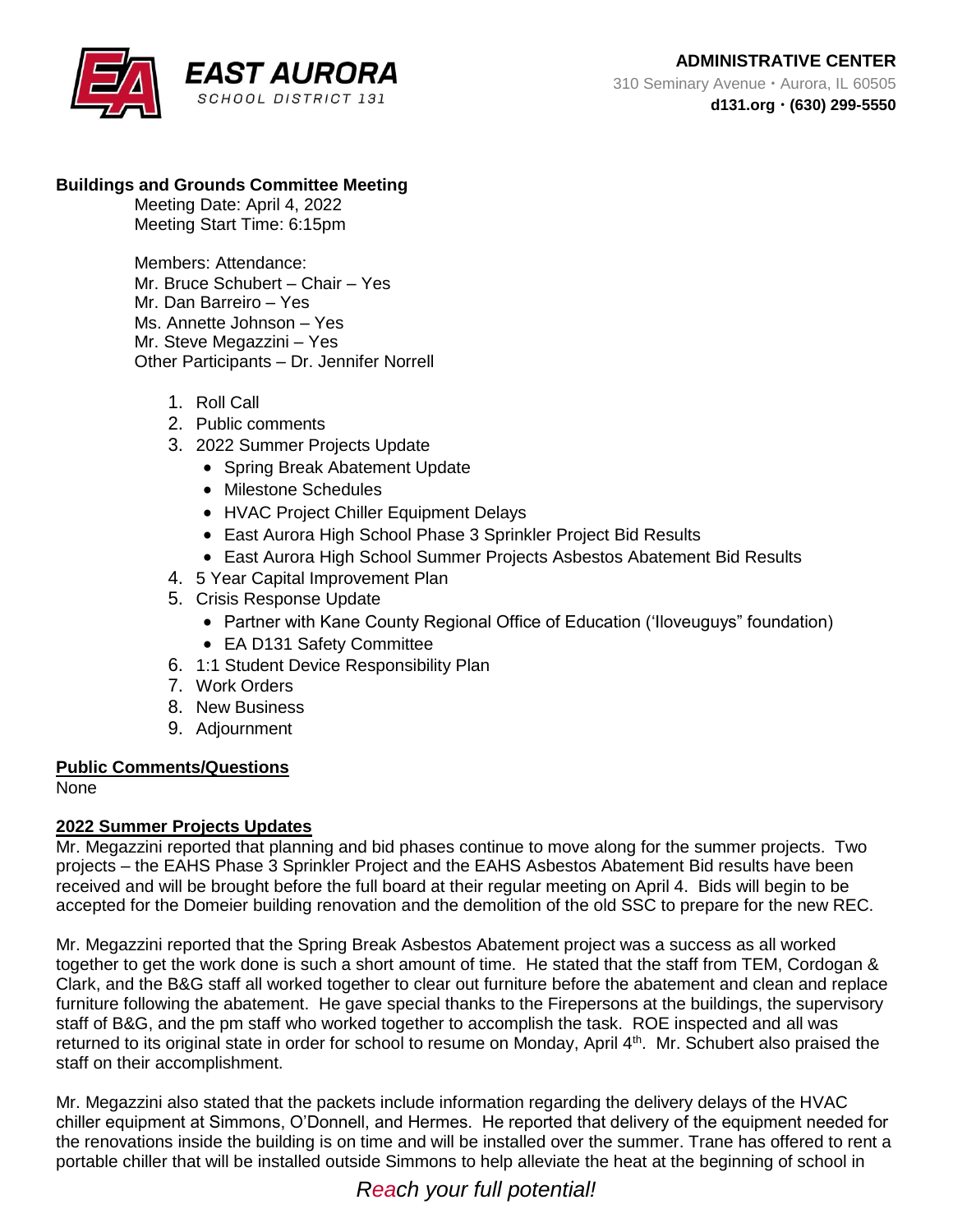

August 2022. Window units at Hermes and O'Donnell will remain until the chiller is received and installed. Once the chillers are received, it will take approximately 3 weeks for them to be installed and operational.

Packets include bid results for the EAHS Phase 3 Sprinkler Project and the Asbestos Abatement needed to perform the sprinkler project. These two results will be brought before the full board for approval on April 4.

### **5 Year Capital Improvement Plan**

Packets include a map of the High School broken down into three areas-the areas that have air conditioning and are working properly, the areas that do not have air conditioning, and the areas that have air conditioning but need upgrading/repair. The district is working with the architects to develop a plan to address the HVAC needs at the high school.

The packets also include an assessment of the windows in the district and the buildings of largest concern. In order to provide the most energy efficiency, plans are being discussed and will be brought back to the committee at a later date. Mr. Schubert inquired as to whether ESSER funds could be used to fund this project to which Dr. Norrell responded that the funds that remain in the ESSER fund will need to be used for academic and social and emotional wealth. She reported that the REC center will be funded with these funds under social and emotional wealth.

Mr. Schubert asked for an update on roofing projects.

### **Crisis Response Update**

Mr. Megazzini reported that 8 of the 9 school districts in Kane County have signed on to use the "ilovyouguys" foundation guidelines for crisis response and reunification. The district has been working with the Regional Office of Education and will continue work with them to update its current plans for crisis response and reunification. The ROE has delivered "stop the bleed" kits to the district. In addition to these kits the district has been working on kits with paperwork for parent reunification.

Dr. Norrell added that the district is working to finalize an offsite location for the reunification. Mr. Megazzini stated that one of the criteria for this location will be a location with good traffic flow. Mr. Schubert asked about whether the ROE has documents containing the countywide standard operating procedures in the event of an emergency. Mr. Megazzini stated that the ROE is currently working with the districts in the county to develop such procedures.

Mr. Megazzini also reported that the Safety Committee consists of liaisons in the buildings who will meet as a group and then train staff at their buildings in the safety procedures.

## **1:1Student Device Responsibility Plan**

Packets include a tentative plan for device responsibility in the event of lost or damage devices. The plan includes a progressive discipline/cost plan. Mr. Schubert asked about the fees, to which Ms. Johnson commented that it is a good first pass. Dr. Norrell stated that the plan should be reviewed by legal counsel. Ms. Johnson stated that this should be considered informational, and that it could be brought back before the board at a later date.

#### **Work Orders**

Work continues with Maintenance Mechanics and Firepersons to complete these orders.

## **New Business**

Mr. Megazzini reported that there are some concerns at the Administration Center concerning minor leaks at Door 7. The district is working with Fox Valley Developers to remedy the issues.